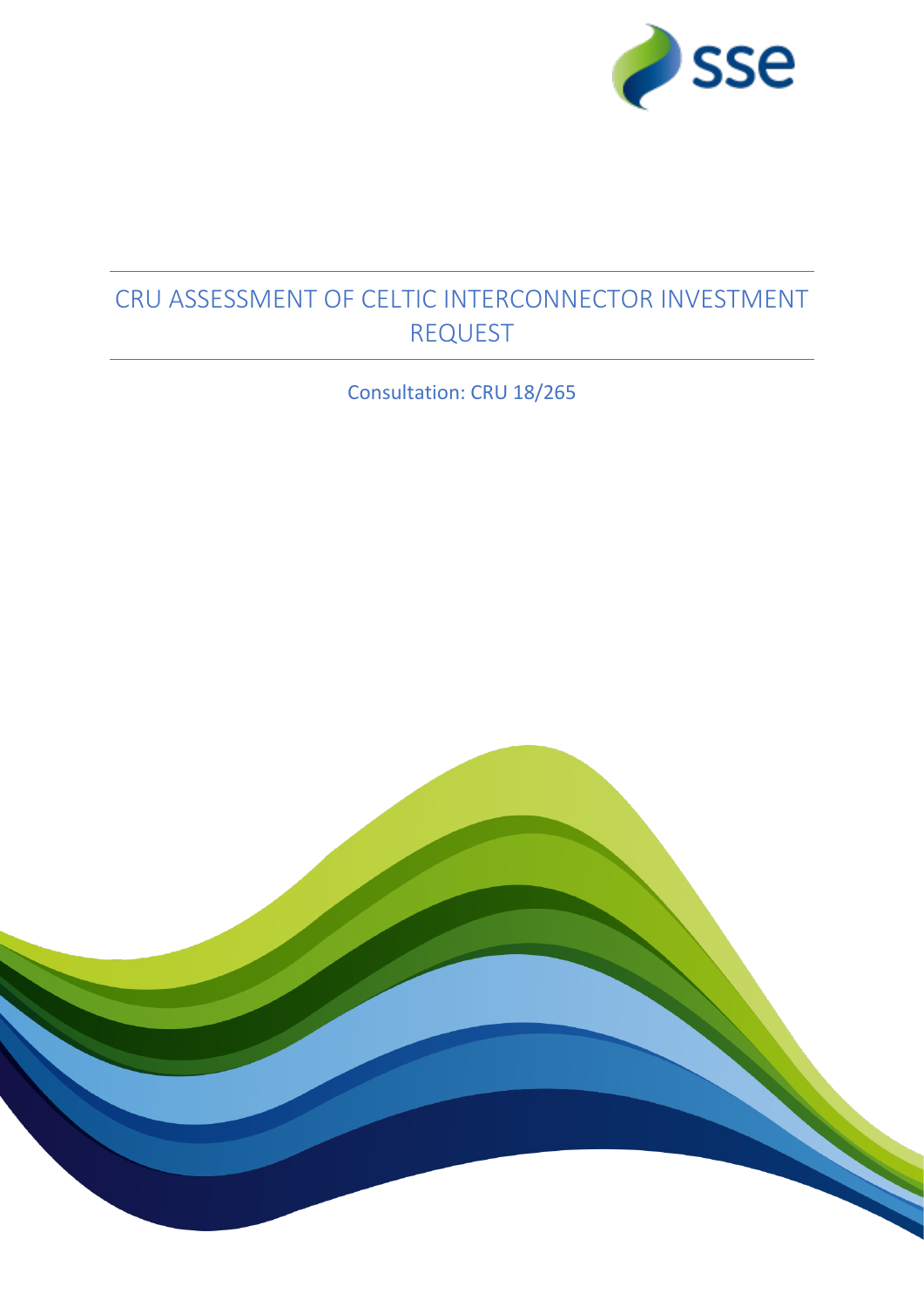

## **Introduction**

SSE welcomes the opportunity to respond to CRU's assessment of the Celtic Interconnector Investment Request. Given the large level of renewable generation installed and being proposed for Ireland and its accompanying support (RESS), the forthcoming political uncertainty surrounding Brexit, the renewable targets and obligations at an EU level with the forthcoming clean energy package and ramping up of DS3 revenues; projects to increase renewables penetration and reduction of curtailment, are critical.

As an island on the periphery of Europe, the impetus for interconnection may be greater in Ireland to allow us to access other EU energy markets. We note the likely increased impetus for a connection to mainland Europe, through the Celtic project, to provide that link, in the event of Brexit (particularly as noted, a hard Brexit<sup>1</sup>). However, interconnectors must also be understood in the context of what they deliver, which is transmission infrastructure that connects two markets. This is distinct from installed generation, which facilitates Ireland in terms of ensuring domestic security of supply. Being a small market and at the end of Europe, Ireland could become a captive market with limited opportunity for generators to compete equally, given the specific system and transmission limitations that the TSO is required to manage, (which remain unresolved).

We provided an extensive response to the CRU's assessment criteria consultation (CRU 18/131). We consider that response contains within it, several of the same comments that we consider pertinent to raise in relation to consideration of the Celtic interconnector proposal. We appreciate that our comments are not directly related to the overall methodology for costs and benefits, or approach taken to CBA. However, we consider them part of an impact assessment and basis on which benefits, and costs should be contextualised. Our reasoning is that, without domestic network, market and balancing measures, the true utility of further interconnection cannot be fully predicted or realised. Therefore, we would encourage you to review our previous response in conjunction with our comments below.

## **Executive summary**

We note that this consultation follows from the consultation and determination on the Greenlink submission and consultation on assessment criteria for interconnector submissions. The Greenlink determination outlines the results of the CRU's CBA and indicates benefits to customers, except in the scenario that Celtic exists on the system as well. In this case, Greenlink benefits are reduced. We note a similar conclusion for the CRU's consultation for Celtic, where there appears to be benefits to Irish consumers, however at considerable cost to Irish consumers (albeit with a high likelihood for this direct link to mainland Europe to receive a high CEF grant against the cost of this investment). In addition, we note that scenario modelling signals the same, that where Greenlink is connected at the same time, benefits specifically for Celtic, are reduced.

Our response outlined below, seeks to address the proposal on the basis of:

- Security of supply
- Market considerations
- Network considerations
- Response to consultation questions

**.** 

<sup>1</sup> Page 3 of the CRU consultation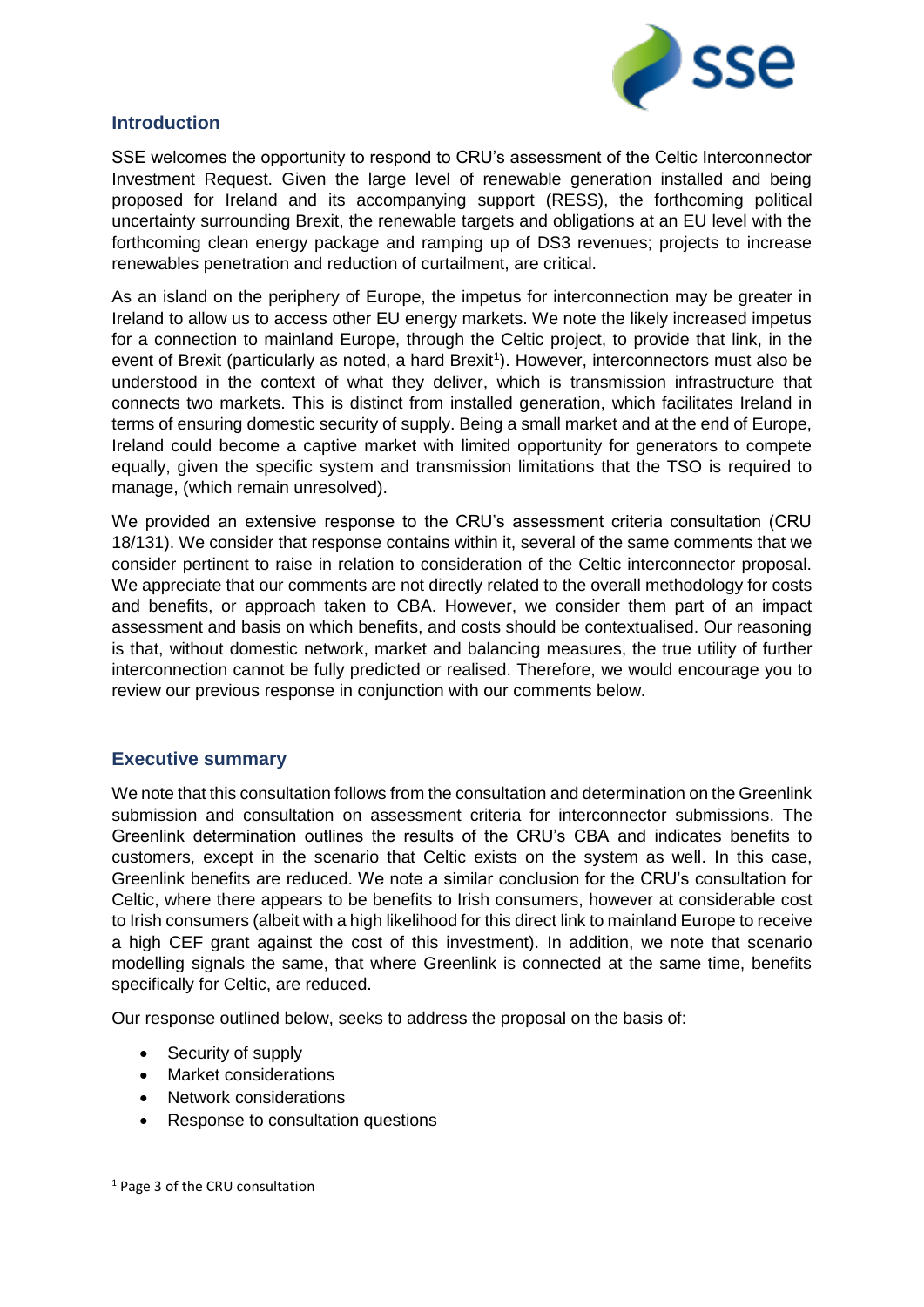

We appreciate that the Celtic interconnector project represents a unique connection point in connecting Ireland to mainland Europe. Therefore, on the basis of providing direct access to Europe and the possible extreme effects of Brexit, this project may have inherent benefits associated with it. However, this would need to be on the basis of significant EU funding to balance higher project costs and acknowledging the fact that in the short-term, Celtic would not be operational in time, for the exit of GB from the EU.

## **Security of Supply**

Security of supply can be understood as an umbrella term for a wide variety of activities to ensure market sufficiency, i.e. increased investment and entry of diverse types of generation, efficient market trading and mechanisms, incentives for optimal generation, external interconnection for import and export (i.e. gas twinning versus interconnector trading flows), domestic storage options, etc. There is a balance to be struck, between striving for greater EU market cohesion through interconnection, and reliable and flexible levels of domestic market sufficiency (particularly given current risks around Brexit). The size of the Irish market is small and remote. Therefore, the focus on external measures for security of supply is understandable. However, measures at a domestic level, through system design, market function and additional services, serve to provide a sustainable market and reduce dependence on imports. Furthermore, addressing of locational constraints, increasing levels of domestic wind penetration (and reduced curtailment) and improving infrastructure, will also deliver supply to where it is most needed.

It is important to point out that external measures for security of supply remain outside the complete and autonomous control of domestic decision-makers and market operators. There is a tipping point beyond which, external measures for security of supply, will surpass balancing domestic measures, and will expose the Irish market (to high levels of imports for instance), if the contribution of external sources to security of supply is overestimated. Being small and remote, this could result in a captive market and increased dependence on imports, to the detriment of domestic generation.

However, notwithstanding the significant impetus for considering a connection through to France, as discussed below, there needs to be a demonstration of how additional interconnection is a better proposal for consumers, versus optimisation of existing interconnection and domestic level measures to ensure security of supply (i.e. increases in network reinforcement and infrastructure and DS3, which is optimising domestic generation, at cheaper cost to customers). Furthermore, we would welcome clarification on the likelihood of the CEF grant funding for this project. Otherwise, the significant investment, over and above Greenlink, in the absence of EU funding, may outweigh the benefit of being the first connection to mainland Europe.

## **Market considerations**

## *CRM market design*

We have previously commented on the intention for a large transmission asset like an interconnector, to be included in the CRM design. This view still stands. A large transmission asset bidding into the capacity market, with limited exposure to underlying wholesale markets or specific penalties that incentivise performance, could create distortions that could undermine the achievement of the all-island Reliability Standard. We have seen this most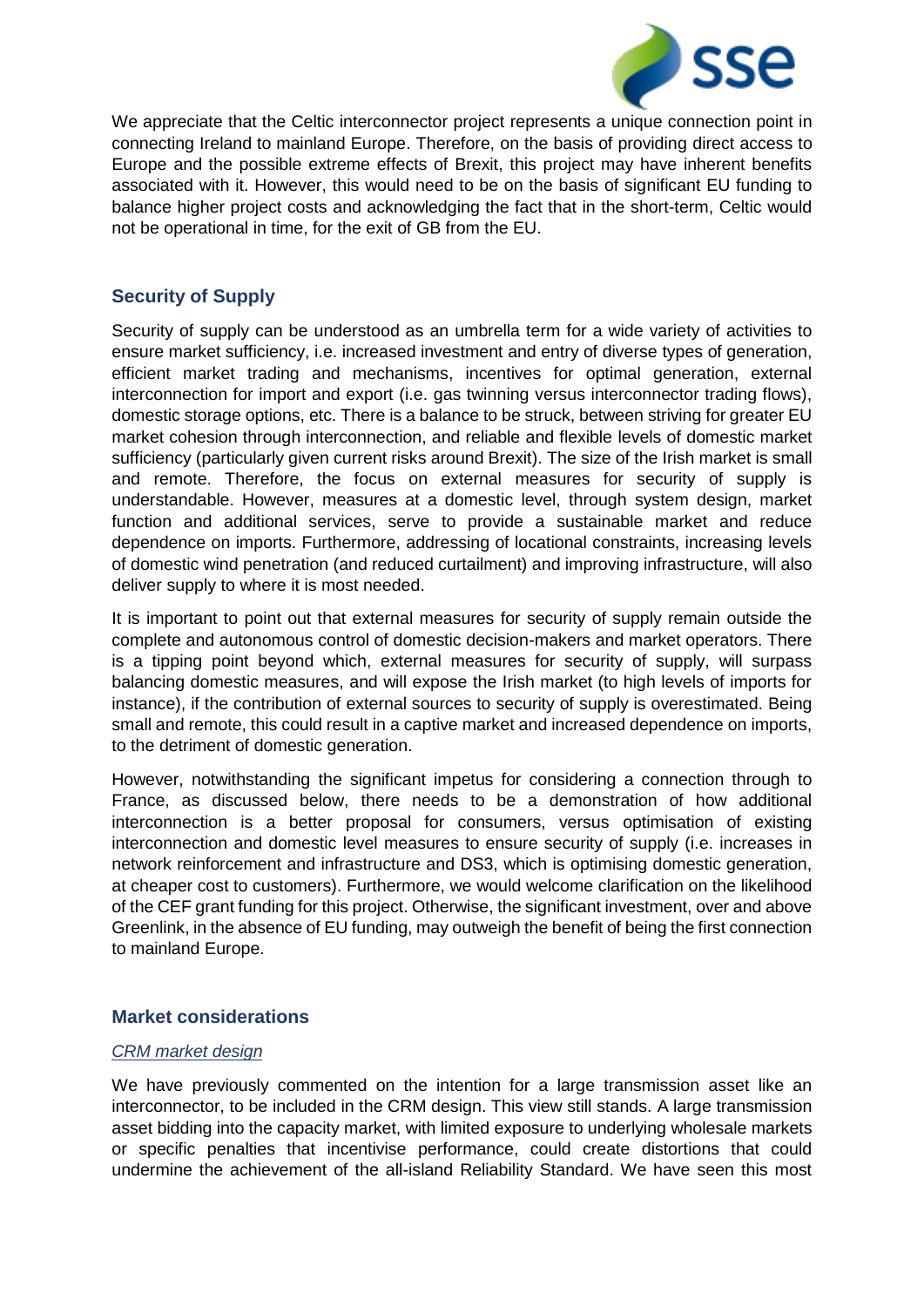

clearly in the specific effects of including the North-South tie-line into the current market design. We understand that on the back of recent market events, the regulators North and South are considering the implications to the market of such locational constraints being bid into the market. We consider that both Celtic and Greenlink on their own or located proximate to each other in the South East, will likely have the same effect in creating a locational constraint.

## *Operation of the market*

Given the experience of the new SEM market and interconnector flows to reduce curtailment and maximise renewables penetration, the TSO is not currently achieving accepted interconnector trades with their counterparts. There is a need for significant learning to be taken on board, to achieve direct, successful and accepted interconnector trades within gate closure in order to justify connection to a notionally cheaper nuclear market.

We note that a recent information paper<sup>2</sup> have been published on SEMO's website, which seem to be clarifying the operation of the market insofar as interconnection. As we understand it, it appears that SEMO has removed the option for direct trading for EirGrid or SONI with National Grid, for cross border trading except in the case of security of supply issues. As mentioned above, this throws into question the utility of interconnection. While most of the value of the interconnector is captured through optimisation of Day Ahead flows, benefits of utilising renewables and providing security of supply rely on the TSO using the CBB processes effectively.

We have already provided some comments on the effects to prices—please refer to our previous consultation response.

## **Network considerations**

The CRU's policy papers on interconnection, assume that interconnection will facilitate higher levels of intermittent renewable generation on the system. This in turn may facilitate further levels of renewable integration in Ireland. Theoretically, this is the benefit of interconnection. However, this view is simplistic when taking into consideration the network capabilities of the Irish electricity system. The assumption is the same for the proposal for Celtic interconnector investment request and the basis on which all benefits have been considered.

SSE is of the view that network and locational issues should be resolved in the medium term, to facilitate existing and new renewable generation and that the impact of new interconnection should be considered in any impact assessment. This is because the business case for new interconnectors assumes that commercial flows will not cause (and may actually help resolve) system issues. This has not been the case for all periods to date, with EWIC actually causing increased levels of curtailment in its first year of operation. The investment case for new interconnectors needs to be tied to expectations for both commercial and physical flows. The former should be a benefit to consumers, but only if they don't create system issues that would lead to higher dispatch balancing costs, system service requirements or increased curtailment.

Furthermore, new interconnection should not itself be seen as a single solution to ensure greater renewables penetration, or to address inherent locational and network issues that limit renewables penetration at the moment. Rather, network issues and locational constraints

**.** 

<sup>2</sup> [Cross border trading EirGrid/SONI with National Grid](https://www.sem-o.com/documents/general-publications/BP_SO_11.2_CBB_Trading_between_EirGrid_SONI_and_NGET.pdf)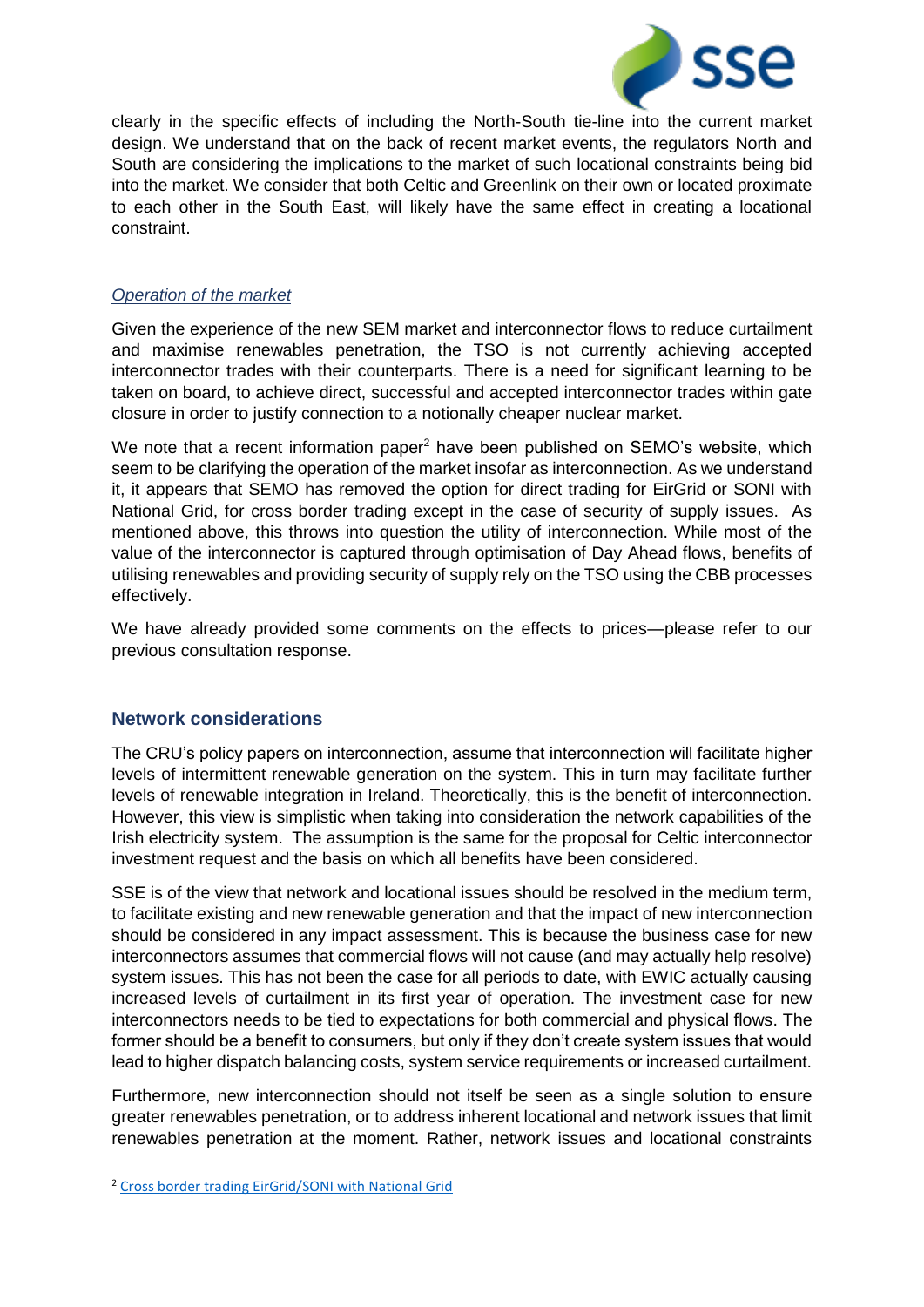

need to be resolved anyway, for a host of related reasons, and interconnection is just one solution that may or may not help.

By way of example, specific network issues to consider:

- 1. There are certain investment projects that seek to improve the overall network infrastructure and renewables integration. However, these projects (including DS3, North-South 400kV interconnector, Capital Project 966) have yet to be fully delivered. We consider they should be largely delivered, and benefits realised, to be able to model the full system optimisation that has been achieved domestically, before including additional interconnection. Given that these have yet to be fully delivered, there is also still an impression that the only resolution to manage increased levels of intermittent generation, is to move it to another jurisdiction.
- 2. Both interconnectors are proposing to site in a proximate location to each other. Given the size of these assets individually, the capacity of the existing transmission infrastructure, and the generation assets already located within this region, we consider that these assets will create a locational constraint in the South East. We note that the CRU's analysis has demonstrated both Greenlink and the Celtic interconnector suffer reduced benefits, where the other project is also delivered. As mentioned above, locational constraints such as in NI, are already causing significant market challenges. Locational constraints should be resolved to get the generation to where it needs to be, rather than signalling that generation should be maximised as exports in the South East and rather than undermining the magnitude of these locational constraints by increasing dependency on imports.
- 3. Should any of the interconnectors planned for the South East go ahead, network reinforcement will also be needed in advance of installation. This will help to alleviate the additional locational constraint that this asset will likely impose on the local network and generators in that area, existing and future. Without this network support, it is likely that when the interconnector is importing, there will be an effect of constraining off renewable generation. This is because, there is already a conventional plant locational constraint in this region, which coupled with an interconnector siting in this region, will have the likely consequence of increasing renewables curtailment, when importing.
- 4. Finally, ensuring that network reinforcement is prioritised in the medium term will ensure that market entry signals for necessary new generation are not diluted unnecessarily. This is important in the context of the upcoming T-4 auctions.

## **Response to consultation questions**

Below we have responded directly to the consultation questions posed by the CRU.

## **Question 1: What are your views on project costs and benefits provided in the Celtic investment requests?**

We welcome the approach taken by the CRU to review a worst case up to 70% and to explore the area of a CEF grant covering up to  $\epsilon$ 418m of the cost, to reduce the impact this may have on consumers. As above, we have outlined certain competing factors that have a bearing on project benefits.